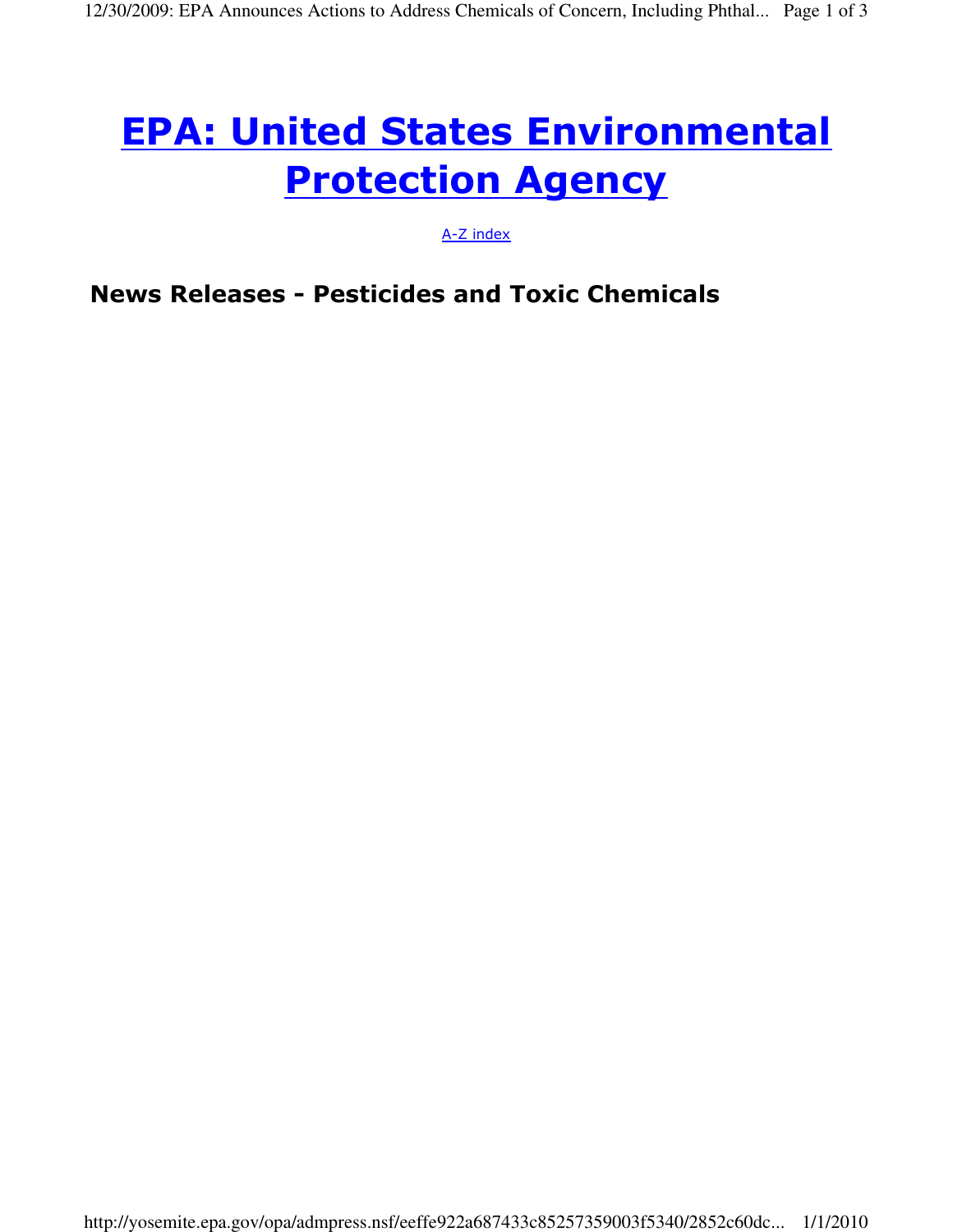## EPA Announces Actions to Address Chemicals of Concern, Including Phthalates: Agency continues efforts to work for comprehensive reform of toxic substance laws

Release date: 12/30/2009

Contact Information: Dale Kemery, kemery.dale@epa.gov, 202-564-7839, 202-564-4355, Enesta Jones, jones.enesta@epa.gov, 202-564-7873, 202-564-4355

**WASHINGTON** - As part of Administrator Lisa P. Jackson's commitment to strengthen and reform chemical management, the U.S. Environmental Protection Agency (EPA) today announced a series of actions on four chemicals raising serious health or environmental concerns, including phthalates. For the first time, EPA intends to establish a "Chemicals of Concern" list and is beginning a process that may lead to regulations requiring significant risk reduction measures to protect human health and the environment. The agency's actions represent its determination to use its authority under the existing Toxic Substances Control Act (TSCA) to the fullest extent possible, recognizing EPA's strong belief that the 1976 law is both outdated and in need of reform.

In addition to phthalates, the chemicals EPA is addressing today are short-chain chlorinated paraffins, polybrominated diphenyl ethers (PBDEs) and perfluorinated chemicals, including PFOA. These chemicals are used in the manufacture of a wide array of products and have raised a range of health and environmental concerns.

EPA also recently announced that three U.S. companies agreed to phase out DecaBDE, a widely used fire retardant chemical that may potentially cause cancer and may impact brain function.

"The American people are understandably concerned about the chemicals making their way into our products, our environment and our bodies," said Administrator Jackson. "We will continue to use our authority under existing law to protect Americans from exposure to harmful chemicals and to highlight chemicals we believe warrant concern. At the same time, I will continue to fight for comprehensive reform of the nation's outdated chemical management laws that ensures a full assessment of the safety of chemicals on the market today and effective actions to reduce risks where chemicals do not meet the safety standard. Chemical safety is an issue of utmost importance, especially for children, and this will remain a top priority for me and our agency going forward."

On September 29, 2009, Administrator Jackson outlined a set of agency principles to help inform legislative reform and announced that EPA would act on a number of widely studied chemicals that may pose threats to human health. When TSCA was passed in 1976, there were 60,000 chemicals on the inventory of existing chemicals. Since that time, EPA has only successfully restricted or banned five existing chemicals and has only required testing on another two hundred existing chemicals. An additional 20,000 chemicals have entered the marketplace for a total of more than 80,000 chemicals on the TSCA inventory.

The actions announced today include:

Adding phthalates and PBDE chemicals to the concern list. Beginning a process that could lead to risk reductions actions under section 6 of TSCA for several phthalates, short-chain chlorinated paraffins, and perfluorinated chemicals. Reinforcing the DecaBDE phaseout – which will take place over three years – with requirements to ensure that any new uses of PBDEs are reviewed by EPA prior to returning to the market.

This is the first time EPA has used TSCA's authority to list chemicals that "may present an unreasonable risk of injury to health and the environment." The decision to list the chemicals further signals this administration's commitment to aggressively use the tools at its disposal under TSCA. Inclusion on the list publicly signals EPA's strong concern about